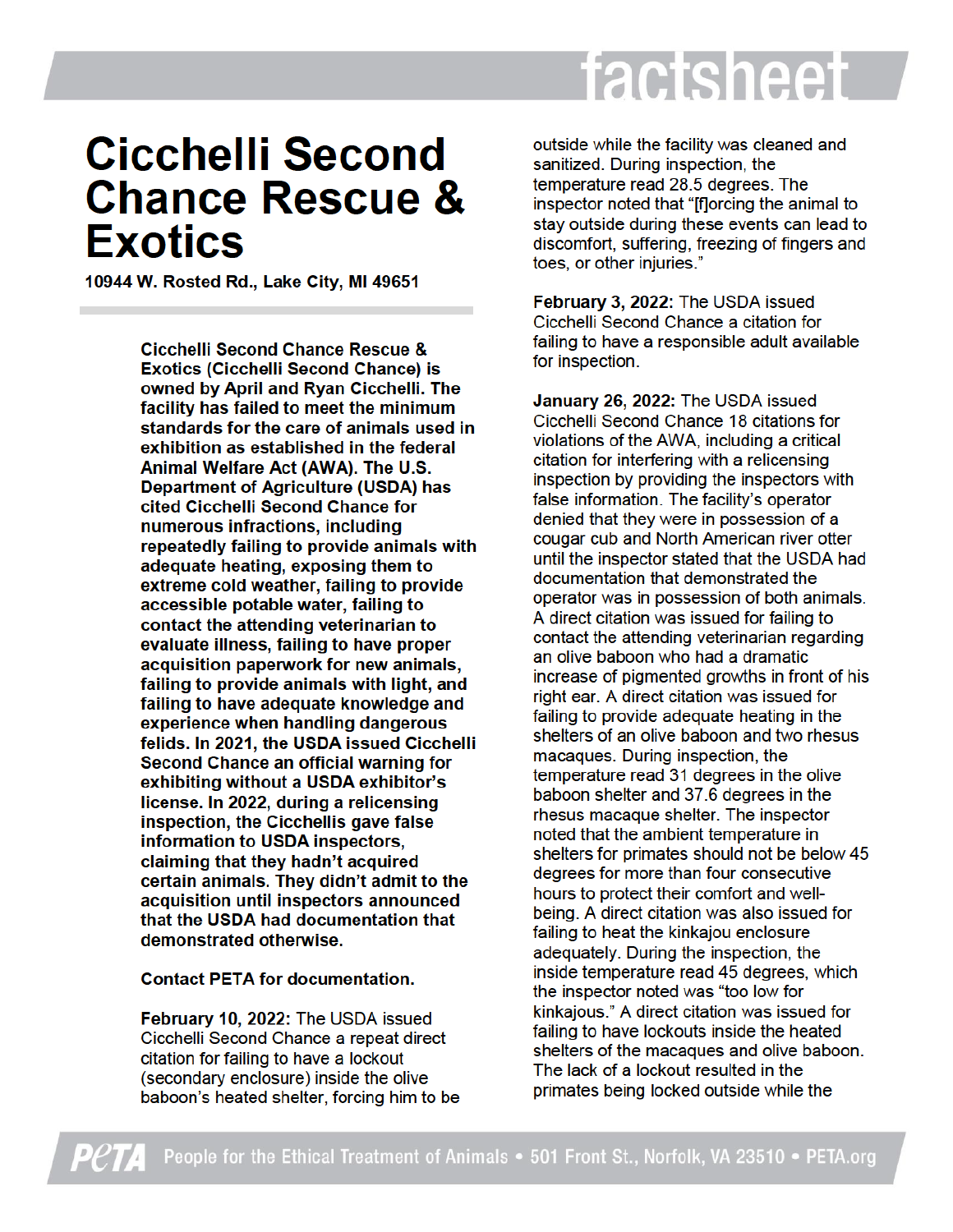indoor facility was cleaned, exposing them to extreme temperatures. At the time of inspection, the outdoor temperature was 12.3 degrees with a wind chill of 7.6 degrees. Another direct citation was issued for failing to provide a zebra with access to potable water. There was a layer of ice on top of the water trough, and when the ice was broken, the zebra drank rapidly for about 90 seconds.

The USDA issued Cicchelli Second Chance a citation for failing to provide inspectors with acquisition paperwork for a cougar cub, a North American river otter, and an African crested porcupine. A citation was issued for failing to demonstrate adequate experience and knowledge of handling felids, including a cougar and two servals. The facility's operator stated that they had spent four to five hours with an animal trainer from the original seller of the cougar as a demonstration of knowledge. During the inspection, the cougar was on a leash attached to a harness that was too big for the animal, fitting too loosely to enable proper handling. The inspector was also told that one of the servals was "unfriendly" and "didn't like people" but that staff had to clean the enclosure with the animals unsecured, leaving both the animals and staff vulnerable to stress or injury. Furthermore, the servals had no shelter to allow them to hide from stressors. A citation was issued for failing to maintain the surface of a hanging enrichment item for two rhesus macaques, stating "[t]he device was in disrepair with loose rope and had frayed ends." The USDA issued Cicchelli Second Chance citations for failing to provide adequate lighting in the indoor barn that housed 23 animals. The inspector found that "[t]he only lighting came from three doors located on three different sides of the building." A citation was issued for failing to construct a lemur enclosure that securely contained the six lemurs. The lemurs were housed in wire dog kennels inside the heated garage of the home address. The

kennels had gaps of about 2 inches by 4 inches, large enough for the lemurs to escape, and three lemurs were observed loose in the garage at the time of the inspection. A citation was also issued for failing to seal the concrete floor of the lemur enclosure properly. Another citation was issued for failing to control "pests" in the garage used for housing lemurs, and a mouse was seen running alongside the lemur enclosure multiple times during the inspection. The USDA issued Cicchelli Second Chance a citation for failing to house a juvenile cougar and four coatimundis in appropriate enclosures. The facility's operators allowed a juvenile cougar to run loose in the house when they were home and four coatimundis were kept in a dog kennel inside the heated barn. There was a gap in the kennel large enough for them to stick their head and neck through, and the inspector noted that if the "coati were to lose [their] grip/footing [while climbing] this gap could cause injury or strangulation of the coati." An additional citation was issued for failing to house a juvenile cougar in an adequate enclosure. The facility's operators allowed the cougar to run loose in the house while they were at home during the day, and at night, she was kept in a wire dog crate measuring 4 feet by 3 feet by 2 feet in the furnace room. A litterbox in the crate took up about one-third of the floor space. A citation was also issued for failing to properly house the cougar in a sanitary and safe location. The furnace room in which she was kept "was full of miscellaneous clutter including foam strips, paper, carpets, a Nintendo controller, and a trash bag. The items were close enough to the cougar crate that the animal could reach out and grab the items with her paw. There was evidence of chewed debris in and around the animal crate at the time of inspection." Lastly, a citation was issued for failing to provide the cougar and two servals with adequate amounts of a calcium supplement with their food to support normal growth. The facility was using an

People for the Ethical Treatment of Animals • 501 Front St., Norfolk, VA 23510 • PETA.org